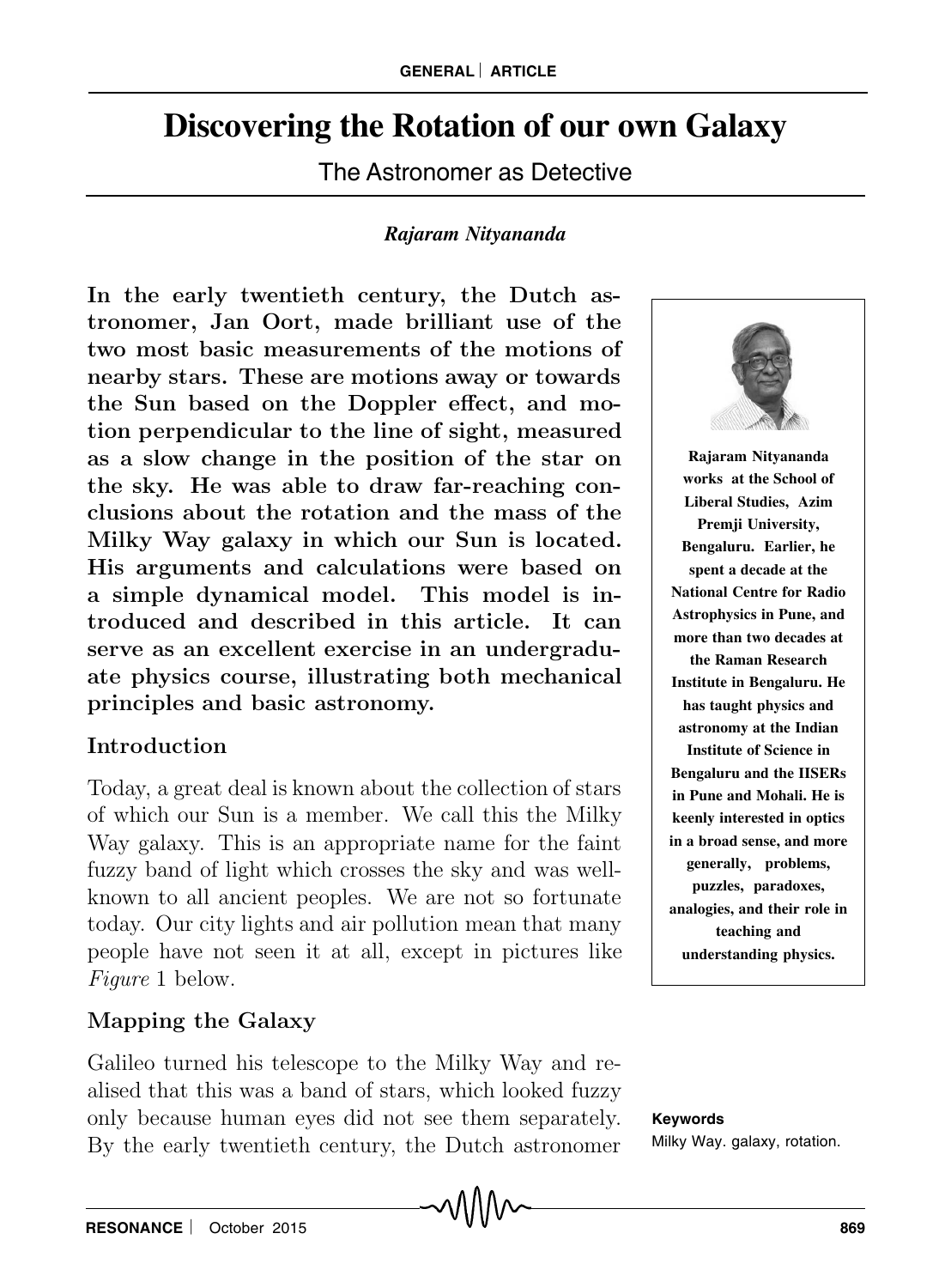**Figure 1.** The Milky Way galaxy as seen in Earth's sky. Photos covering the complete celestial sphere have been stitched and transformed to a panoramic image with the Milky Way as central line. The initial photos have been mostly taken from ESO observatories at La Silla and Paranal in Chile. The final panoramic image condenses 120 hours of observations, spread over several weeks.

(Image courtesy: https:// commons.wikimedia.org/wiki/ File:ESO - Milky Way.jpg)

Spectroscopy had given astronomers of the late nineteenth and early twentieth century a powerful tool – the Doppler effect.



Kapetyn had built a quantitative model of a flattened collection of stars (somewhat like an idli) with the Sun at the centre. This was based on the observed distribution of stars in the sky as well as their apparent brightness, giving an idea of distance. But quite soon, by studying stars well away from the Milky Way, evidence arose that all was not well with this model.

Spectroscopy [1] had given astronomers of the late nineteenth and early twentieth century a powerful tool – the Doppler effect. This is a basic property of light waves (see also the article on Doppler effect in this issue, on p.931). When the observer moves away from the source of the waves, the distance between source and observer increases. We say that the relative velocity has a radial component. This makes the observed wavelength longer, and frequency lower, than that measured at the source. Astronomers call this red-shift because a wavelength (say green at 540 nm) is shifted towards the red (say 600 nm). This terminology is not always accurate, but still used – 800 nm would be shifted to longer wavelengths, further away from 600 nm but it is still called red-shift! When the relative motion of source and observer reduces the distance between them, we see a shorter wavelength, and this is called blue-shift. The convention is that the radial velocity, denoted by  $v_r$ , is taken positive for red-shift (recession of the source) and negative for blue-shift (approach of the source).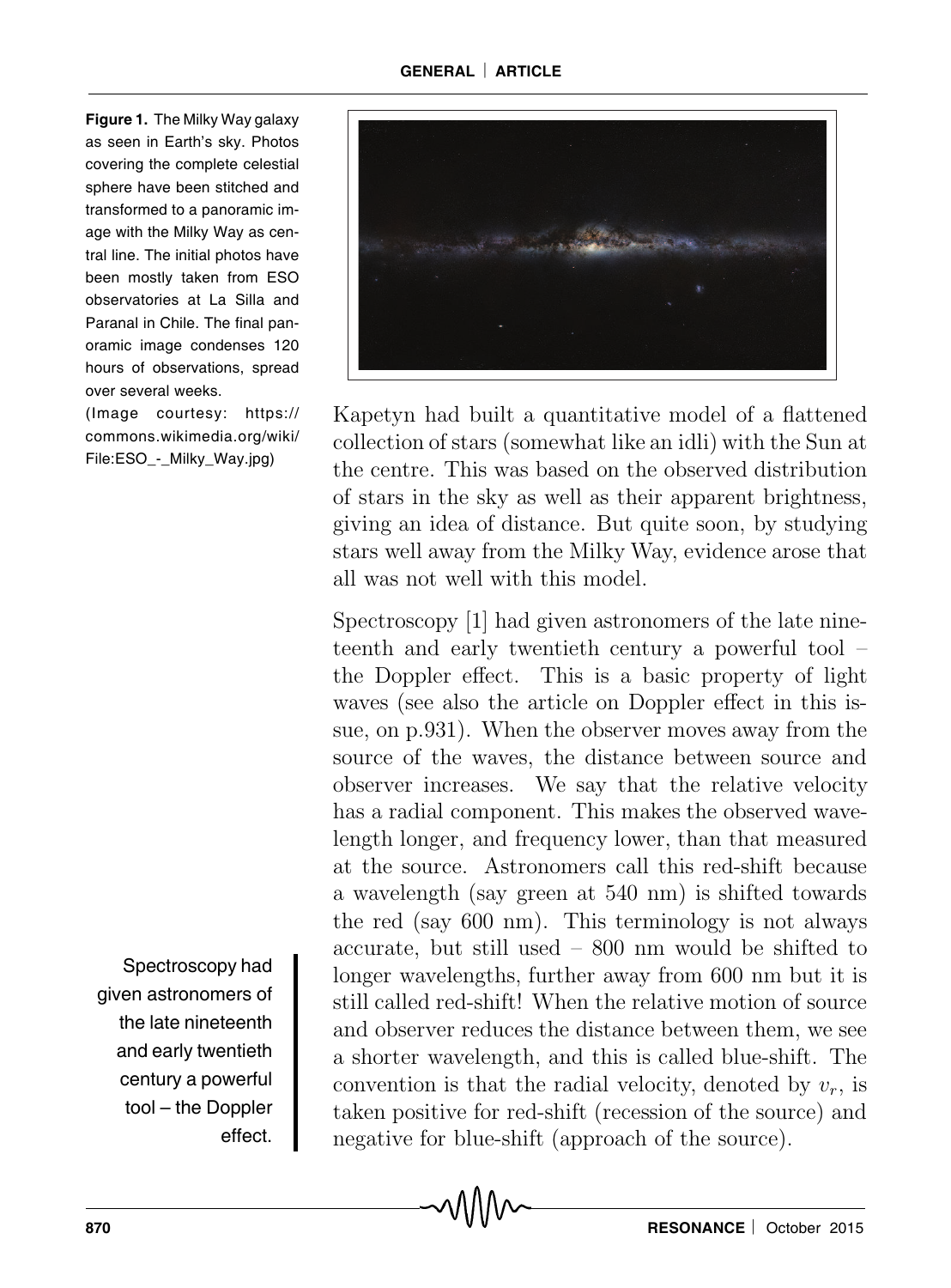Shapley, in the United States, carried out measurement of the radial velocities with respect to the Sun of distant stars, and clusters of stars, away from the plane of the Milky Way. He showed that there were systematic redshifts in one half of the sky and blue-shifts in the opposite side. Further, measuring their distances by various methods made it possible to plot the three-dimensional distribution. These stars were concentrated towards one direction in the sky – the Sun was clearly not at the centre of this distribution. The centre was found to be in a direction perpendicular to this velocity (*Figure 2*). By 1920, Shapley reached the conclusion that the Sun was not at the centre of the galaxy, but was moving around a centre in the constellation of Sagittarius. He estimated the centre to be about 50,000 light years away. This was based on the assumption that on an average, the distant stars and clusters that he used were not in rotation and symmetric around the true centre of the galaxy. They could therefore be used to define a frame of reference for the Sun's motion and location with respect to the centre.



**Figure 2**. Shapley studied a population of objects called globular clusters, shown as five pointed coloured stars in the figure. These could be recognised and observed to great distances. Although the figure is in a plane, these were mostly above and below the plane of the Milky Way so that the view was not blocked by absorption in the plane of the Milky Way. The sun is the black dot. The vertical arrow shows the velocity vector with respect to the centre proposed by Shapley. This would explain why (a) Many more of these stars were seen on one side of the Sun (bottom of the figure) than the other and (b) The stars to the right of the dashed line showed a systematic blue-shift, on the average and those to the left a systematic red-shift.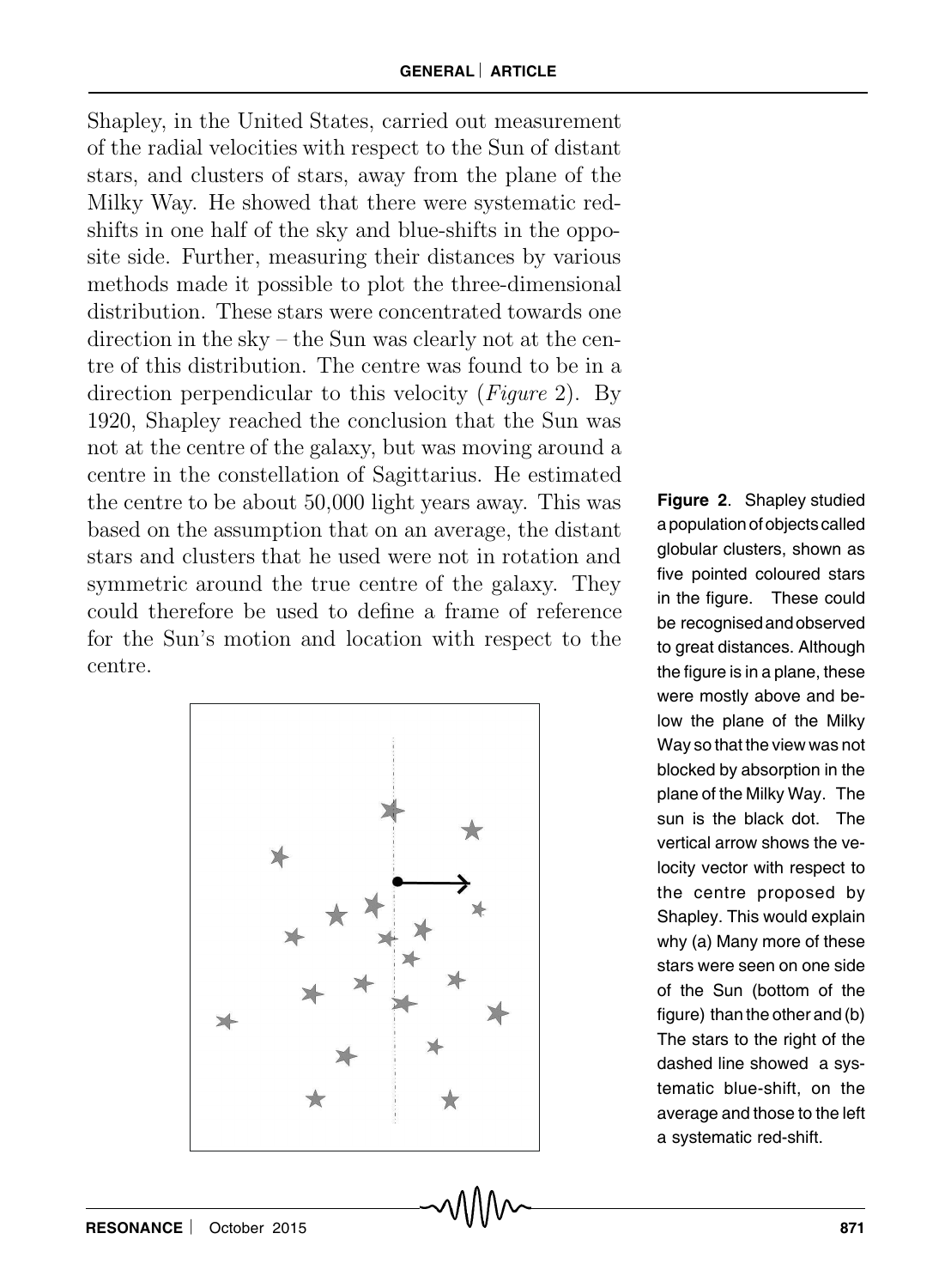## Modeling the Rotation of our Galaxy

In 1927, Oort investigated the rotation of the Galaxy quantitatively, with a dynamical model. The opening section of this great paper is reproduced in the Classics section on p.945 in this issue of Resonance. He chose to analyse the motions of stars in the plane of the Milky Way less than a few thousand light years away from us. His model was that these stars, along with the Sun, were in nearly circular orbits around the faraway centre. Further the angular velocity  $\Omega$  was different at different radii. In adopting this model, he was guided by the earlier work of B Lindblad in Sweden.

Given such a model, one can work out what the radial velocities of stars near the Sun would be, when viewed from a moving platform, i.e., the Sun itself. In addition to the Doppler effect, Oort used information about the transverse component of the relative velocity between the Sun and a star. This refers to the component perpendicular to the line joining them. (Figure 3.)

This transverse relative velocity denoted by  $v_t$  results in a change in the direction of the line joining observer and source. This can be measured using decades of repeated observations. Astronomers call this 'proper motion'. This term is used to distinguish it from effects like rising and setting, which come from the spin of the earth, or the annual parallax, which is a change in direction caused by the Earth's yearly motion around the Sun.



**Figure 3.** The geometry of radial velocity and proper motion. The thick arrows show the velocity vectors of the Sun and a star being observed from earth.

The thinner arrows show the radial and transverse components of the velocities of the two objects. The difference between the two radial components would give rise to a Doppler shift in the spectrum of the star as seen from Earth. The difference in the transverse velocities, divided by the distance, would give the angular velocity of the line joining them, whch is called proper motion, usually measured in arcseconds per year. Note that anticlockwise motion is regarded as positive, even though the angular velocities shown are clockwise.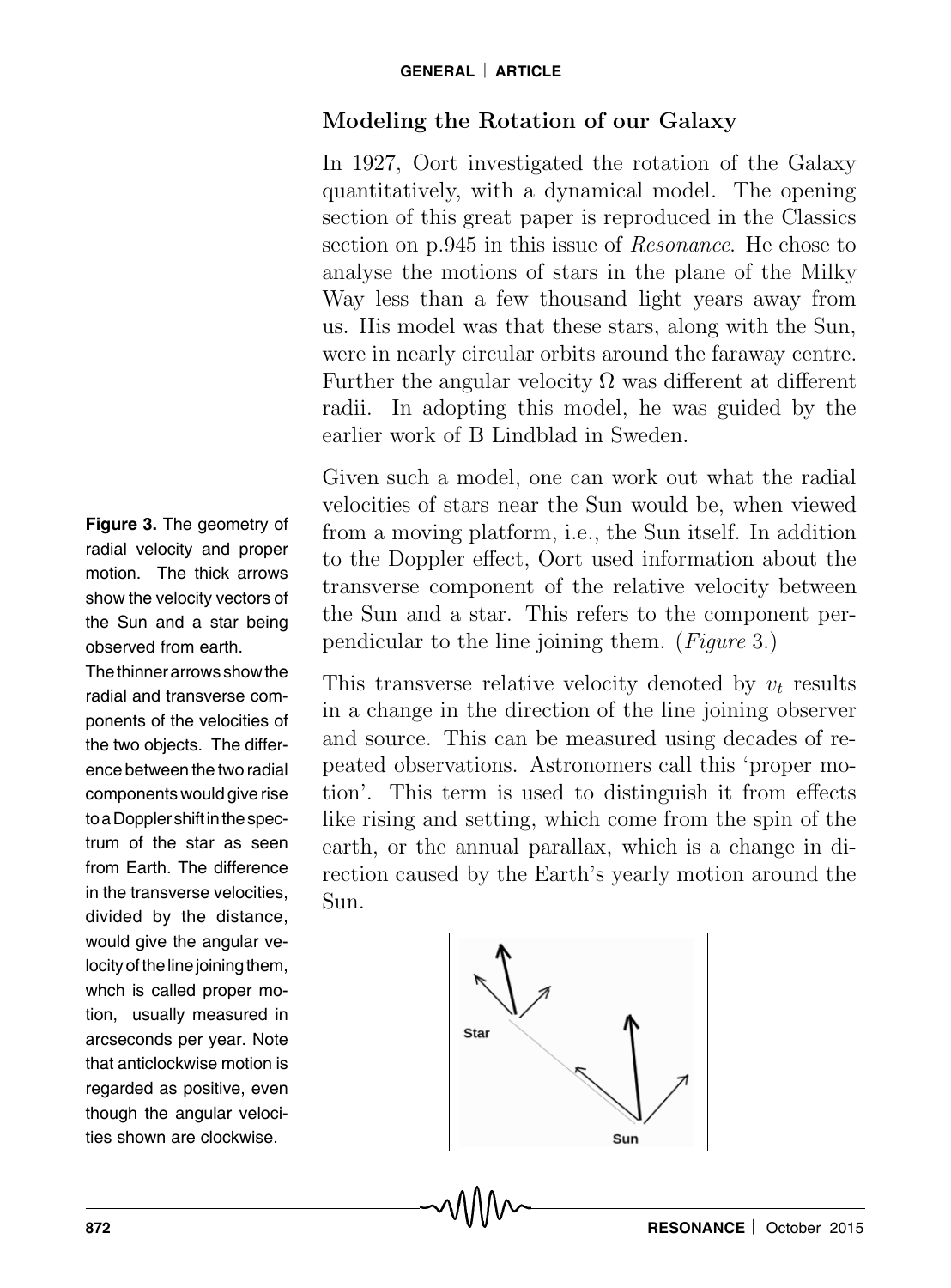The geometry of the model is sketched in Figure A (see  $Box$  1).

#### Box 1. Radial Velocity and Proper Motion as a Function of the Position of a Star Relative to the Sun

Figure A shows a star located at polar co-ordinates r,  $\theta$  with respect to the Sun. The radius of the Sun's orbit is R and that of the star's orbit is  $R + \delta R$ . It is clear from the figure that  $\delta R = r \cos(\theta)$ . The angle  $\alpha$  between the radii joining the Sun and the star to the center of the galaxy is, approximately,  $\alpha = r \sin(\theta)/R$ . The velocity vector of the star makes an angle  $\alpha$  with the x-axis and has length  $v + \delta v$  where  $\delta v = (dv/dR)\delta R =$  $(dv/dR)r\cos(\theta)$ . We are now in a position to calculate the x and y components of the velocity of the star relative to the Sun. This is shown in the lower left of Figure A. (We have taken the cosine of the small angle  $\alpha$  to be unity, so the x component is simply  $\delta v$ . We now take the dot product of this relative velocity  $(\delta v, v\alpha)$  with the line of sight unit vector  $(-\sin(\theta), \cos(\theta))$ . Substituting for  $\delta v$ ,  $\alpha$  this gives the radial velocity, in the form

$$
v_r = -\left(\frac{\mathrm{d}v}{\mathrm{d}R} + \frac{v}{R}\right) r \sin(\theta) \cos(\theta) \equiv Ar \sin(2\theta).
$$

The Oort constant A is defined by the last equality, to be

$$
A = \frac{1}{2} \left( -\frac{\mathrm{d}v}{\mathrm{d}R} + \frac{v}{R} \right) \equiv -R \frac{\mathrm{d}\Omega}{\mathrm{d}R},
$$

where the second form, in terms of angular velocity  $\Omega$ , is easily checked using  $v = R\Omega$ .



**Figure A.** The geometry of the simple model of galactic rotation adopted by Oort for the neighbourhood of the Sun. The velocity v of the Sun is taken in the positive  $x$ direction, the radius of its orbit is  $R$ , and the direction to the centre of the orbit in the negative y direction. A star is on a different orbit, at a radius  $R + \delta R$ , and its speed in its circular orbit is  $v + \delta v$ . The distance of the star is denoted by r and the angle made by the direction of the star to the outwards radial direction at the sun is denoted by  $\theta$ . The angle made at the centre by the radii to the Sun and to the star is denoted by  $\alpha$ . The bottom left of the figure shows the velocity vector of the star relative to the Sun.

Box 1. Continued...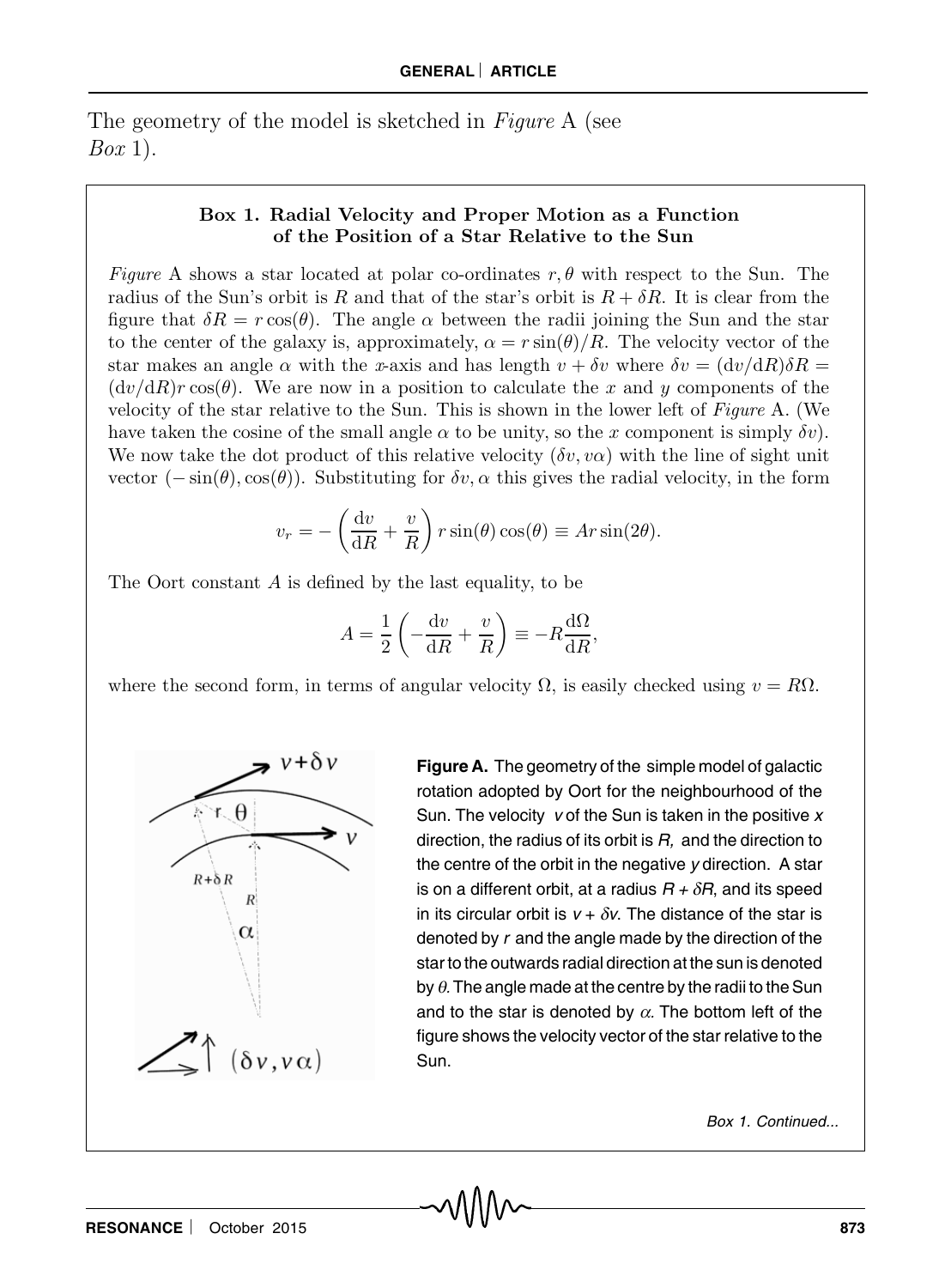#### Box 1. Continued...

Coming to proper motion, we now need the component of the relative velocity transverse to the line of sight (Sun-star line). So, we now take the dot product of the relative velocity with the unit vector  $(-\cos(\theta), -\sin(\theta))$  in the direction of increasing  $\theta$ . The resulting formula for the transverse relative velocity is

$$
v_t \equiv -r \left( \frac{\mathrm{d}v}{\mathrm{d}R} \cos^2(\theta) + \frac{v \sin^2(\theta)}{R} \right) \equiv \frac{-r}{2} \left( \frac{\mathrm{d}v}{\mathrm{d}r} + \frac{v}{R} \right) + \frac{1}{2} \left( \frac{\mathrm{d}v}{\mathrm{d}R} - \frac{v}{R} \right) \cos(2\theta).
$$

This is usually expressed in terms of the proper motion,  $v_t/r$  and a second Oort constant B. Proper motion  $= B + A \cos(2\theta)$  where A is our old friend and

$$
B = -\frac{1}{2} \left( \frac{\mathrm{d}v}{\mathrm{d}R} + \frac{v}{R} \right) \equiv -\frac{1}{2} \left( 2\Omega + R \frac{\mathrm{d}\Omega}{\mathrm{d}R} \right),
$$

after using  $v = R\Omega$ .

We see that  $A - B = v/R = \Omega$ , the angular velocity of the Sun around the Galactic Centre. Figures 4a–4c give some geometric intuition for the two formulae.

> What kind of pattern of radial velocities and proper motions is predicted by this model? The qualitative picture is as follows. The proper motion has a constant part, independent of the direction in which we look away from the Sun. But it has a part which goes through two maxima and two minima as we move in a full circle, starting by looking towards the centre of the galaxy. The extreme positive values are at  $\theta = 0$  and 180<sup>o</sup> and the extreme negative values are at  $90^{\circ}$  and  $270^{\circ}$ . The radial velocity also goes through two cycles of variation. But now the maxima are at  $45^{\circ}$  and  $225^{\circ}$  and the minima at  $135^{\circ}$  and  $315^{\circ}$ . It is an exercise in circular motion, trigonometry, and vectors, all topics which are taught towards the end of high school. Box 1 gives the mathematical statement of the problem and the straightforward solution.

> Box 1 and Figure 4 give us both analytical and geometric understanding of the two basic results for dependence of the two measured quantities on the distance r and direction  $\theta$  of a star, as observed from the Sun. These are:

It is an exercise in circular motion, trigonometry, and vectors, all topics which are taught towards the end of high school.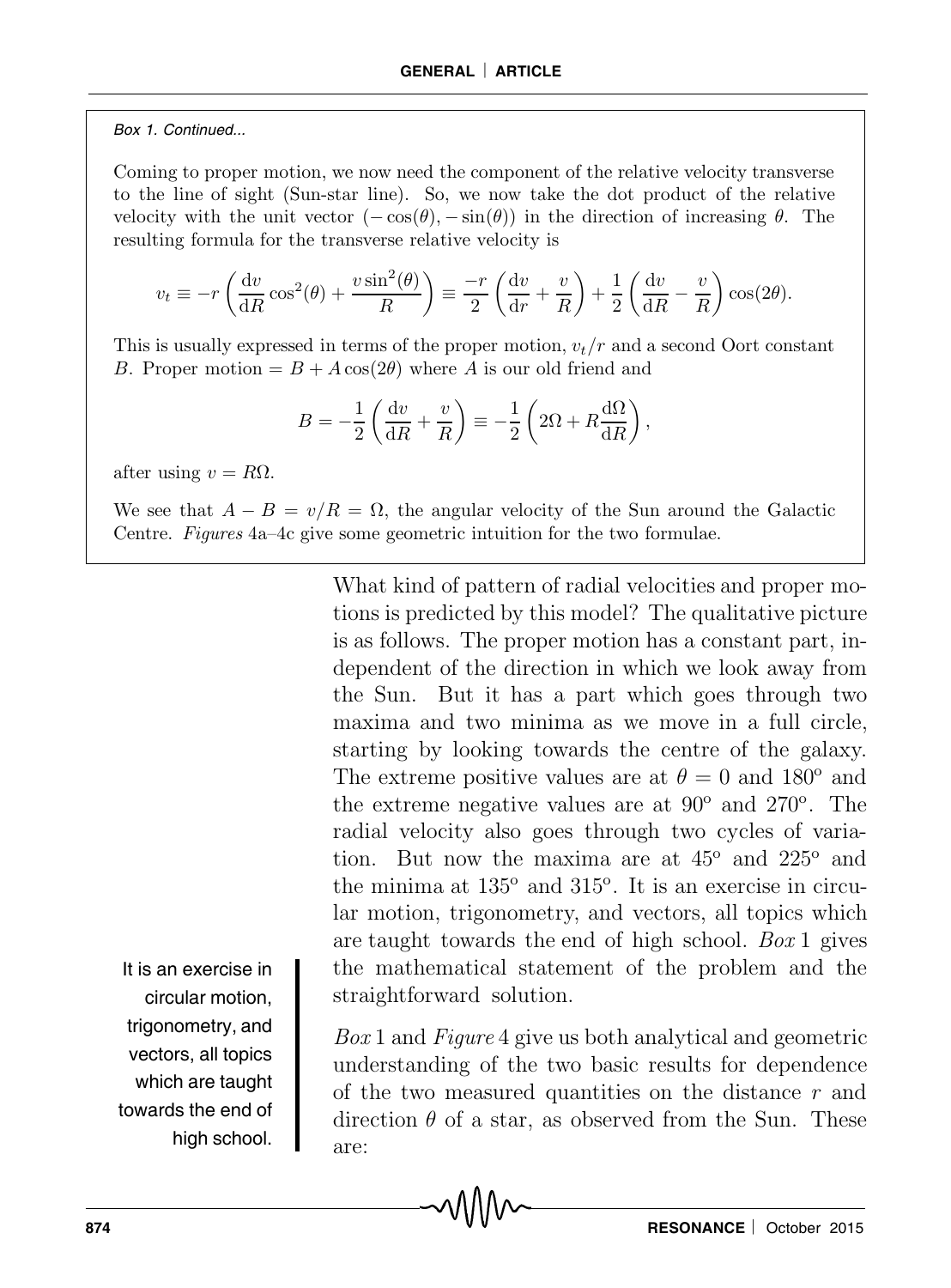

**Figure 4.** (**a**) If the angular velocity Ω was constant, then a given region of the galaxy would retain the same shape and only change in orientation. In this case, there would be no change in the distance between the Sun and any star. Hence there would be no Doppler shift. However, there would be proper motion since the direction of the Sun-star line would rotate at  $\Omega$ . This contributes a term independent of  $\theta$  to the proper motion.

(**b**) The effect of 'differential rotation'. This term refers to the variation of the angular velocity with dΩ/dR radius. The region ABCD now changes in shape as well as in orientation. The diagonal AC has shrunk and the diagonal BD has expanded. This means that differential rotation causes a Doppler red-shift which is maximum at  $\theta = \pi/4$ ,  $5\pi/4$ , (the AC diagonal) and a blue-shift which is maximum at  $\theta = 3\pi/4$ ,  $7\pi/4$  (the BD diagonal). This is consistent with the general formula sin( $2\theta$ ) derived in Box 1.

(**c**) Illustrating the effect of differential rotation on proper motion. The pure rotation of Figure 4a has been removed by straightening the orbits. The transformation of the shape occuring in Figure 4b is broken up into two steps (i) A pure shear, i.e., stretch along one diagonal and compression along the other. Note that this actually turns the base of the rectangle. Examining this figure shows that this contributes a term proportional to  $cos(2\theta)$  to the transverse velocity, and hence to the proper motion, as shown in Box 1. This effect is zero where the radial velocity is maximum, and maximum where the radial velocity is zero, (ii) A pure rigid rotation which brings the base back parallel to the orbit.

Radial velocity:  $v_r = Ar \sin(2\theta)$ 

Proper motion = Transverse velocity  $r = B + A \cos(2\theta)$ 

The two constants A and B are related to the variation of the orbital velocity, or the angular velocity, with distance from the centre of the Galaxy. We have

$$
A = \frac{(v/R - dv/dR)}{2}, B = \frac{-(v/R + dv/dR)}{2}.
$$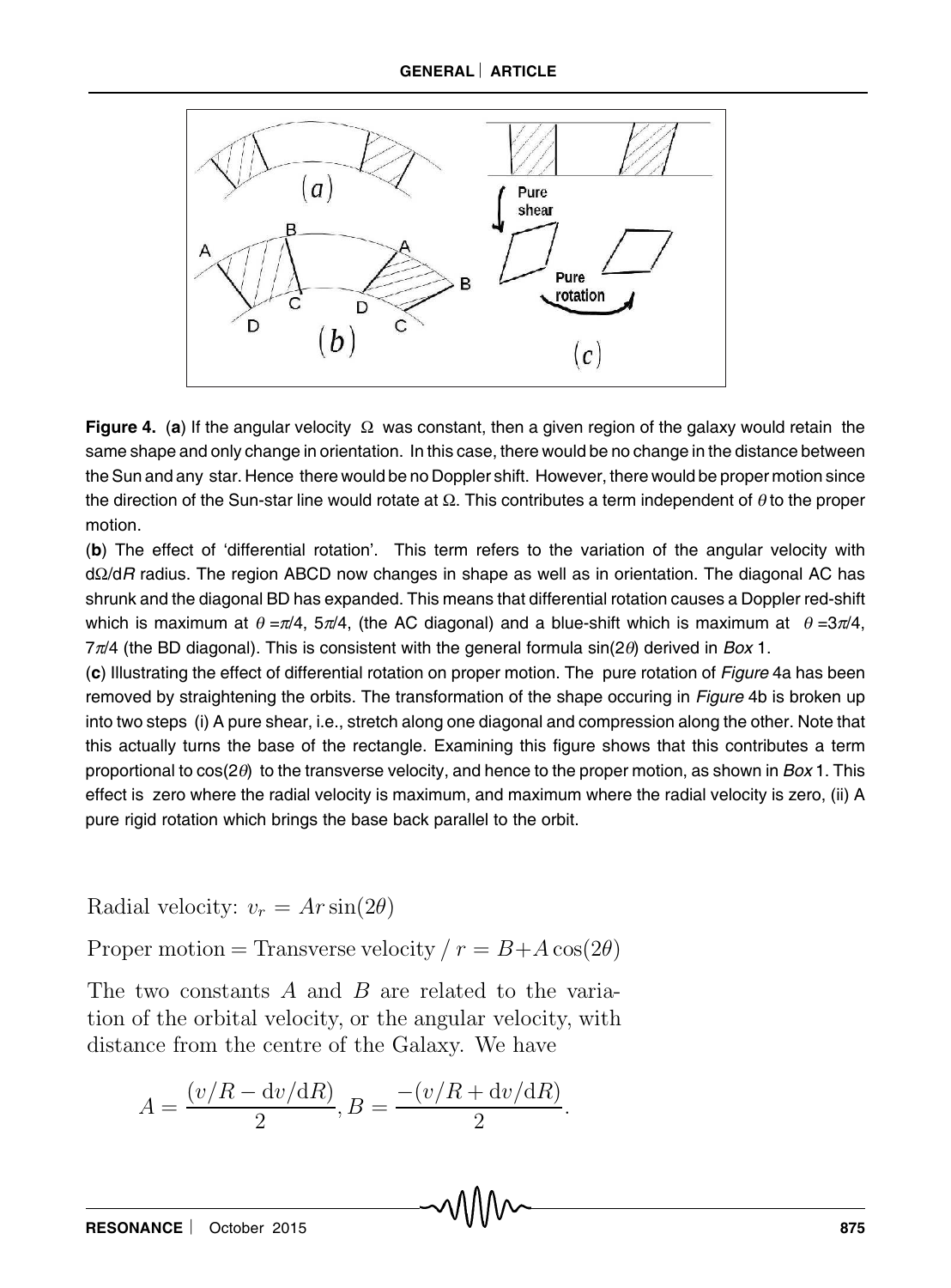Expressions in terms of the angular velocity and its radial derivative  $\Omega$ ,  $R d\Omega/dR$  are given in Box 1.

One can carry out simple consistency checks on the formulae. For example, at  $\theta = 0$ , we expect no radial velocity and also expect the proper motion to depend only on  $dv/dR$ . Indeed, v cancels when we form  $A + B$ . Likewise, we get maximum radial velocity where  $sin(2\theta)$ is a maximum, along the diagonals of the rectangle. A final point of convention – astronomers usually use polar co-ordinates with a zero pointing to the galactic centre. Our angle differs by  $\pi$  but since we always double the angle, it only adds  $2\pi$  and makes no difference to the sines and cosines.

## Fitting the Model to the Observations

Since there are only two unknowns, A and B, it would seem that the measurement of the radial velocity and proper motion of just one star with known distance  $r$ and direction  $\theta$  would do the job! In fact, Oort's task was just beginning with the derivation of these formulae. First of all, how are we sure that the Sun is on a circular orbit? In fact, it is not. It would be more accurate to make a statistical statement. We expect the average position of a large enough group of nearby stars surrounding the Sun to move in a circle around the centre of the galaxy. Studies of the radial velocities of these very-nearby stars showed a random component but also a systematic component. This could be explained by a velocity vector of the Sun of 20 km/s in a specific direction, with respect to the average of the group. So this velocity had to be used to correct all measurements of Doppler effect and proper motion. The goal is to refer the motions of other stars to a 'local standard of rest' (LSR) and not to the Sun which is only one wayward member of the neighbourhood. 'Rest' is a misnomer – the LSR is actually moving around the centre of the galaxy as Shapley had already determined! Of

First of all, how are we sure that the Sun is on a circular orbit? In fact, it is not. It would be more accurate to make a statistical statement. We expect the average position of a large enough group of nearby stars surrounding the Sun to move in a circle around the centre of the galaxy.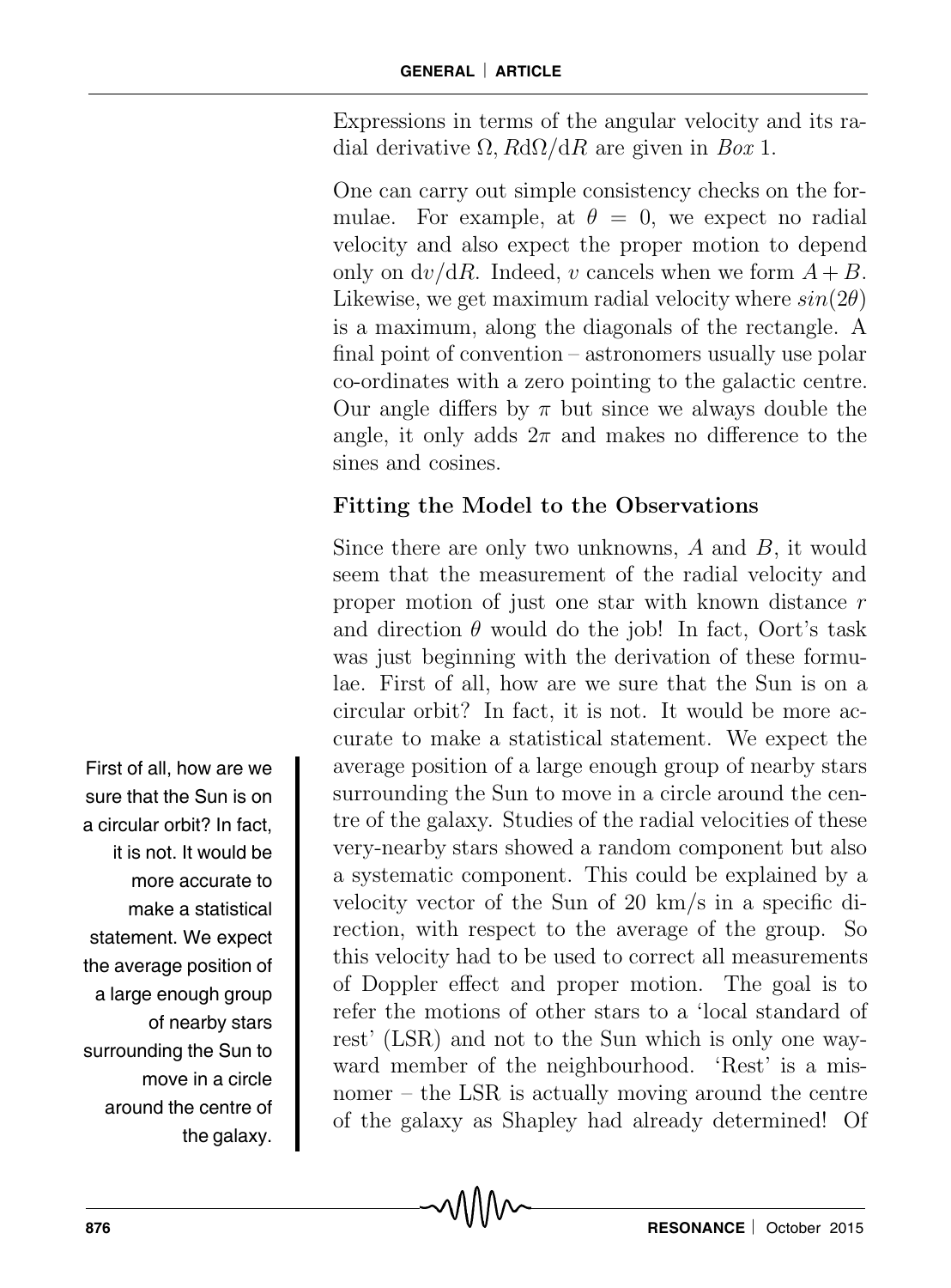course, the velocity vector of the Earth around the Sun also contributes to the measured Doppler shifts – this is well-known and easily corrected.

Because of random velocities, the formulae derived only apply to an average of a group of stars at a given  $r$ and  $\theta$ . Further, one should sample a range of these two variables to make sure that the formulae really describe the observations. Painstaking sifting of a large volume of data, removal of systematic effects, averaging of random effects by using large numbers, and validation of the underlying model, are the bread and butter of observational astronomy. Oort was heir to the great Dutch tradition in this field, and passed it on to later generations. The Classics section gives some feel for this style.

What are the units in which we should measure these constants? From the defining equations, it is clear that they have units of velocity/distance, or angular velocity (from the proper motion equation) or simply, 1/second.

But astronomers like to be different. The appropriate scale for velocities is kilometres per second, (km/s) and the scale for distance is a kiloparsec (One kpc, equals 1000 parsecs, approximately 3260 light years, or  $3.1 \times$  $10^{19}$  m).

So following this tradition, Oort's values were 30 km/s/kpc for A and -10 km/s/kpc for B, with rather large uncertainties. This unit equals  $3.2 \times 10^{-17} s^{-1}$ . To get a feel for what this number means, recollect from  $Box 1$  that  $A B = \Omega$ , the angular velocity of the Sun around the centre. This gives  $\Omega = 1.28 \times 10^{-17}$ . The orbital period  $T =$  $2\pi/\Omega = 155$  million years (the modern measurement is 228 million years). Modern values of the Oort constants differ considerably from his early estimates. Based on measurements made from the Hipparcos satellite built specifically to explore parallax and proper motion, the currently accepted values are  $A = 14.8, B = -12.4$  in the same units,  $km/s/kpc$ . Notice that  $A + B$  is nearly

Painstaking sifting of a large volume of data, removal of systematic effects, averaging of random effects by using large numbers, and validation of the underlying model, are the bread and butter of observational astronomy. Oort was heir to the great Dutch tradition in this field, and passed it on to later generations.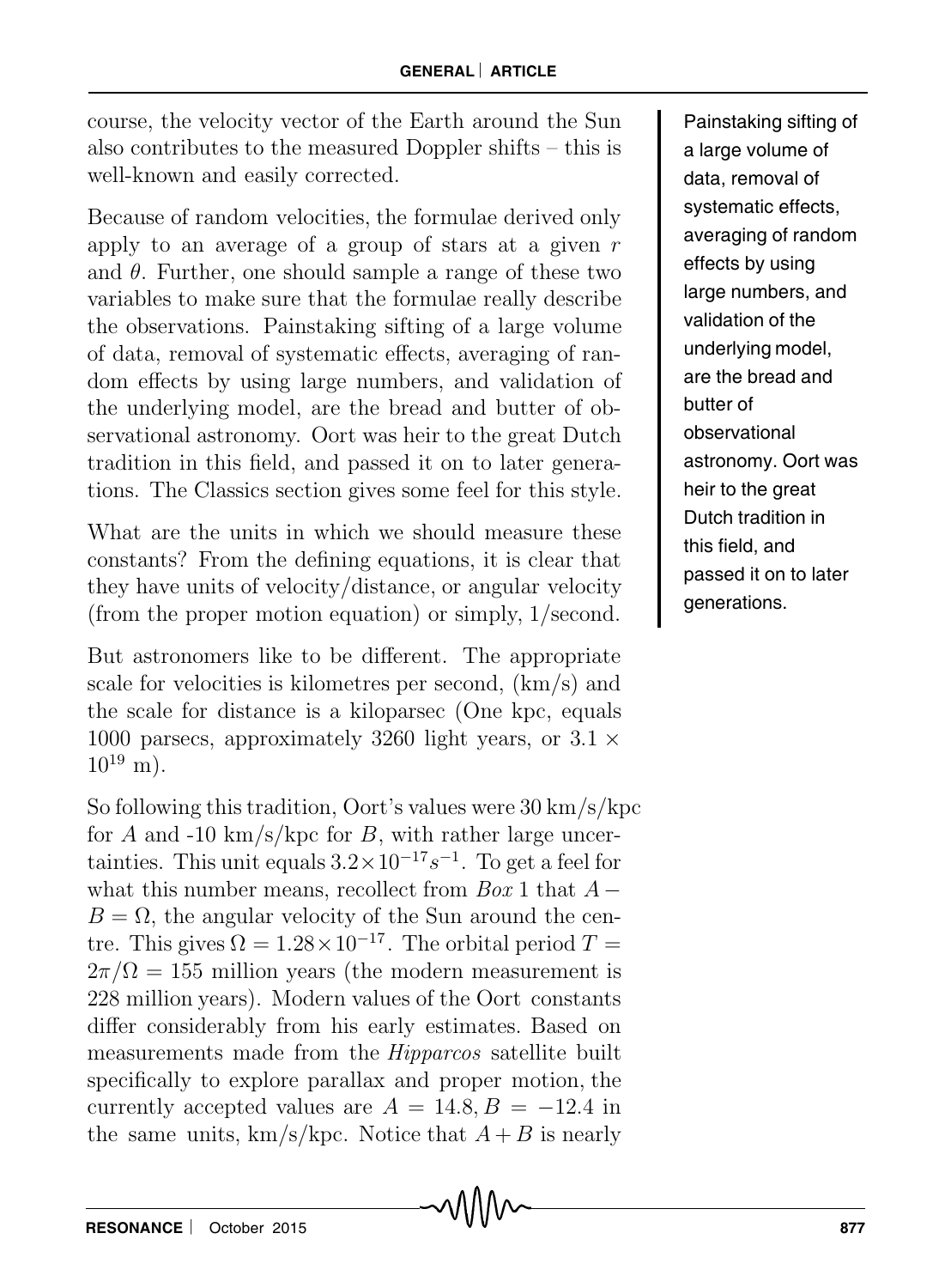This can be explained if the mass within the radius R itself grows proportional to R. However, the stars are not distributed in this way – their mass is strongly concentrated towards the centre. Astronomers were forced to accept that there was another form of matter, invisible to all their telescopes, which dominated the outer parts of most galaxies – dark matter.

zero, which implies that the gradient of the velocity,  $(dv/dR)$  is also close to zero. This fact has a deep dynamical significance, which has been discussed elsewhere in Resonance [2].

# The Modern View of Galactic Rotation

Much later work – the pioneer being Vera Rubin in the United States – from the late 1970s onwards showed that in fact  $(dv/dR)$  is close to zero over a large range of R for most galaxies which have flattened discs, like our Milky Way! This is quite different from the solar system in which the orbital speeds of the planets fall off inversely proportional to the square root of the distance. Since the circumference is proportional to the orbital radius, these two factors conspire to make the period proportional to the 3/2th power of the radius – Kepler's law. But in galaxies, Kepler's law is overthrown, simply because, unlike the solar system, the mass is not concentrated at the centre. In fact, a simple calculation, again based on elementary circular motion, tells us that the inward force, which Oort denotes by K, equals  $v^2/R$ . A constant v then means that K varies as  $1/R$ , instead of  $1/R<sup>2</sup>$  for a concentrated mass which is the case in the solar system. This can be explained if the mass within the radius R itself grows proportional to R. However, the stars are not distributed in this way – their mass is strongly concentrated towards the centre. Astronomers were forced to accept that there was another form of matter, invisible to all their telescopes, which dominated the outer parts of most galaxies – 'dark matter'. The best estimates say that this exceeds our normal form of  $matter - made of protons, neutrons, and electrons - by$ a factor of around 5. Its nature remains mysterious but particle physicists are hoping that the LHC will discover a new kind of weakly interacting particle which could be the source of dark matter. Another mystery which may be harder to solve is why the discovery of a new form of matter has not yet won a Nobel Prize!